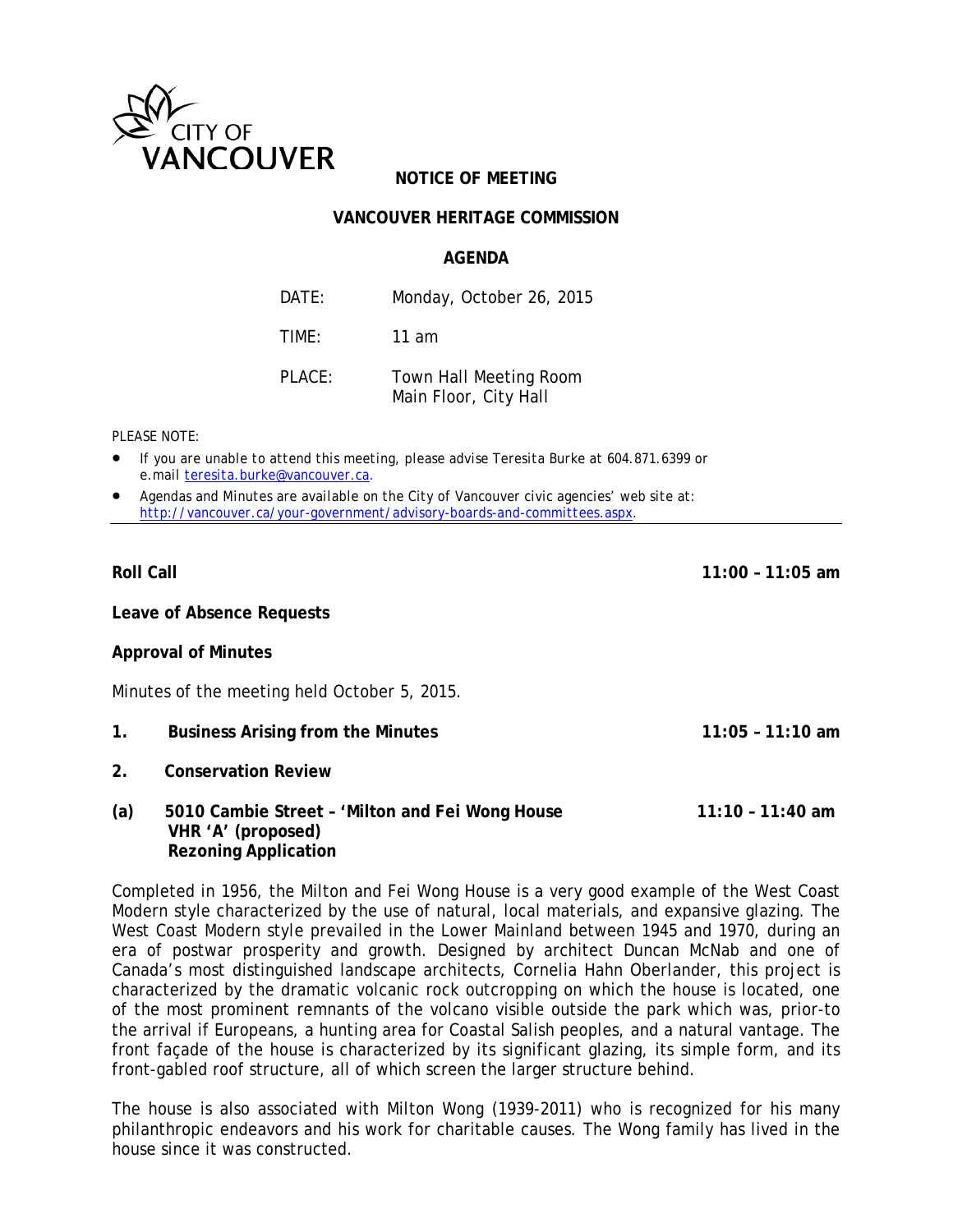The proposal is to retain the house in-situ and to construct a 7 storey residential building on the north side of the site under the Cambie Corridor Plan. The overall proposed density is 2.46 FSR which is approximately 58,100 sq. ft. of floor area including the proposed heritage building (5,100 sq. ft.). The proposal also includes retention and designation of the exposed portion of the volcanic rock outcropping in addition to the house.

In June 2015 the Draft SOS was review by the SOS Sub-committee and the Commission subsequently supported addition of the site to the Register in the 'A' category and referred the SOS back to the consultant with comments.

Issues:

- Support for designation of the house and the volcanic outcropping; and
- Overall conservation plan and scheme.

Applicant:

- Michael Brown, Developer
- Donald Luxton, Heritage Consultant

Attachments: SOS, Conservation Plan, and drawings

Staff:

- James Boldt, Heritage Planner
- **(b) 2088 Charles Street 'Carlsen Residence' 11:40 12:10 pm VHR 'C' DE419160 (HRA)**

The Carlsen Residence is a one and one-half storey, wood-frame house located in the Grandview-Woodland neighbourhood of Vancouver. The Tudor style residence was constructed in 1932 and is characterized by its side-gabled roof with off-centre gabled wall dormer with half-timbering detailing, and its hipped-roof portico with arched openings.

The zoning is RT-4. The application proposes to retain the existing house, and construct a new infill on a new parcel created by a subdivision variance through an HRA. Although an HRA is required to create the subdivision variance, the project overall complies with the *Heritage Proforma Review – Interim Policy* and a proforma review is not required. As the overall density is les then 10% in excess of the maximum density permitted, and as the house is in good shape and only minimal repairs etc. are required, and no substantial changes are proposed, a Conservation Plan has not been required.

Density Summary

| Item                                  | Permitted       | Heritage House<br>Parcel    | New House<br>Parcel         | Overall<br>$(+10%)$     |
|---------------------------------------|-----------------|-----------------------------|-----------------------------|-------------------------|
| Overall Floor<br>Space Ratio<br>(FSR) | 0.60<br>maximum | $2,467$ sq. ft.<br>0.65 FSR | $1,146$ sq. ft.<br>0.68 FSR | 0.66<br>$3,613$ sq. ft. |

The SOS for the site was reviewed in May 2015 by the SOS Sub-committee and the Commission subsequently supported the addition of the Carlsen Residence to the Register and referred the SOS back to the consultant for minor amendments.